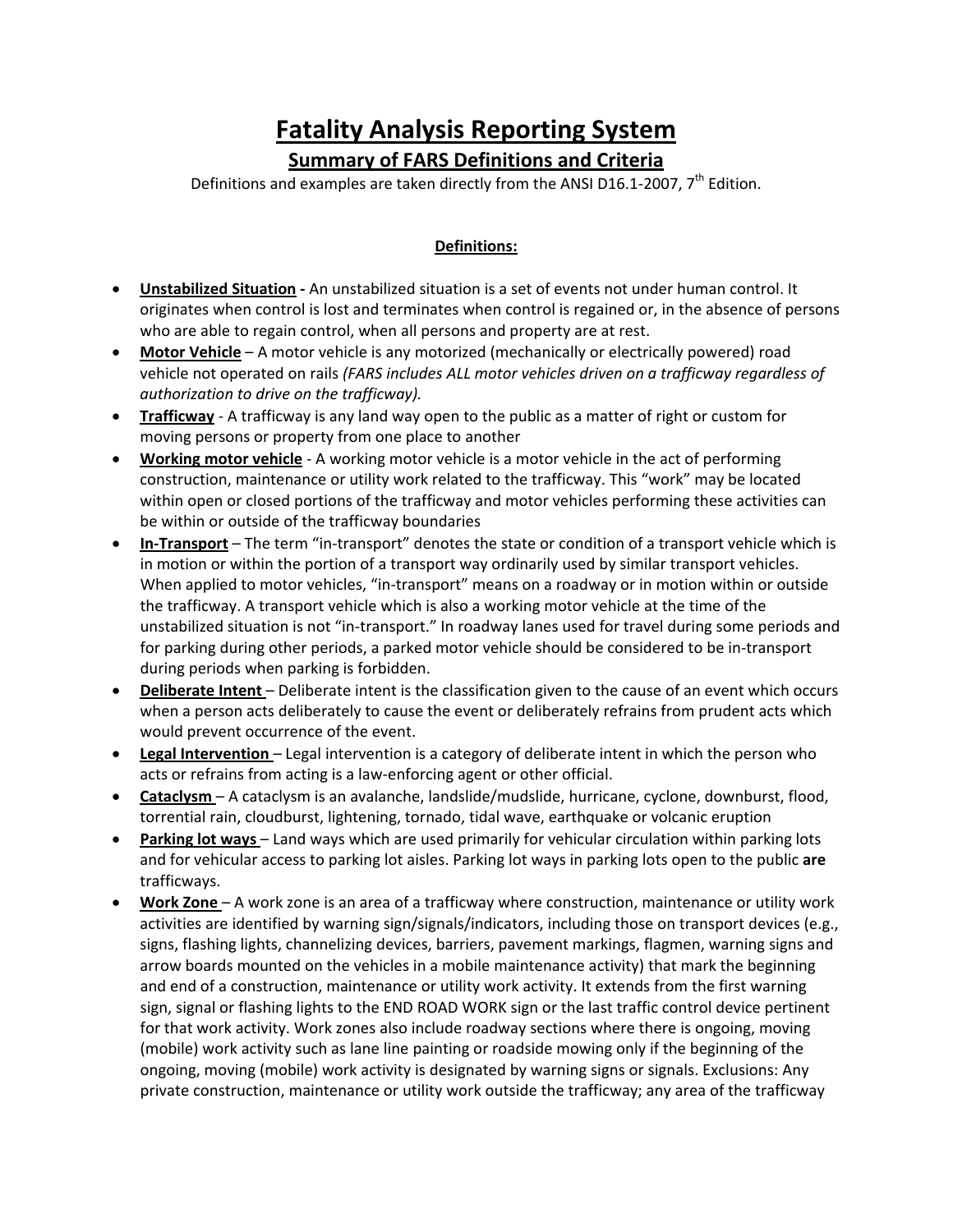where there is moving maintenance activity (e.g., roadside grass mowing/landscaping, pothole repair, snowplowing, lane line painting) without warning signs or signals; citizen removing snow from the trafficway as a neighborly gesture; area identified by signage, where the activity has not begun or is completed.

## **FARS Criteria:**

- The crash must involve at least one motor vehicle in-transport on a public trafficway
- The crash must involve at least one human fatality
- The fatality must occur within 30 days (720 hours) of the crash
- The fatality must be as a direct result of the crash
- The fatality must not be a result of deliberate intent

#### **Unusual FARS Inclusion Examples:**

- A van left unattended in a lane during rush hour when parking is prohibited because it is in an open travel lane at that time, is considered "in‐transport" and *IS* included in FARS. (See the definition of "In‐Transport".)
- If a driverless motor vehicle without engine power starts in motion from a stopped position on the shoulder, it is considered "in‐transport" and it *IS* included in FARS
- A stopped vehicle partially on the shoulder with two tires on the roadway, is considered "in‐ transport" and *IS* included in FARS
- A tractor trailer with part of its load extended over the roadway edge line, *IS* included in FARS
- A delivery service leaves his truck stopped at the curb of a street marked with "no parking at any time" signs while making his delivery, *IS* included in FARS
- In a parking lot, the public trafficway is typically the drivable roadway area around the edge of the lot, or roadway lanes throughout the lot, but does not include the individual aisles in between the parking spaces, or the parking spaces themselves. Parking lot ways in parking lots open to the public **are** trafficways, and *ARE* included in FARS.
- If the unstabilized situation originated on a public trafficway, and ended in a parking lot, work zone, or other non‐public roadway, it *IS* included in FARS
- If the unstabilized situation occurs in the public right-of-way portion of a private driveway or other private roadway, it *IS* included in FARS. (For example: accidents occurring on sidewalks within the driveway access; a car turning into a private residence driveway striking a bicyclist riding on the sidewalk that crosses over the driveway access; a tractor trailer backing out of a business entrance onto the trafficway, while partially on the driveway access, is struck by a car on the roadway)

## **FARS Exclusion Examples:**

- A fatal injury crash resulting from deliberate intent (see definition of deliberate intent)
- If a lawbreaker crashes either intentionally or unintentionally into a road block set up by police to stop him, the crash is considered a result of the legal intervention, and *IS NOT* included in FARS. (*NOTE:* If a driver other than the lawbreaker crashes into the road block, the crash is not considered to be a result of legal intervention, and *IS* included in FARS)
- If a police car is intentionally driven into another vehicle, the crash is considered to result from legal intervention, and *IS NOT* included in FARS (*NOTE:* If a lawbreaker being pursued by the police loses